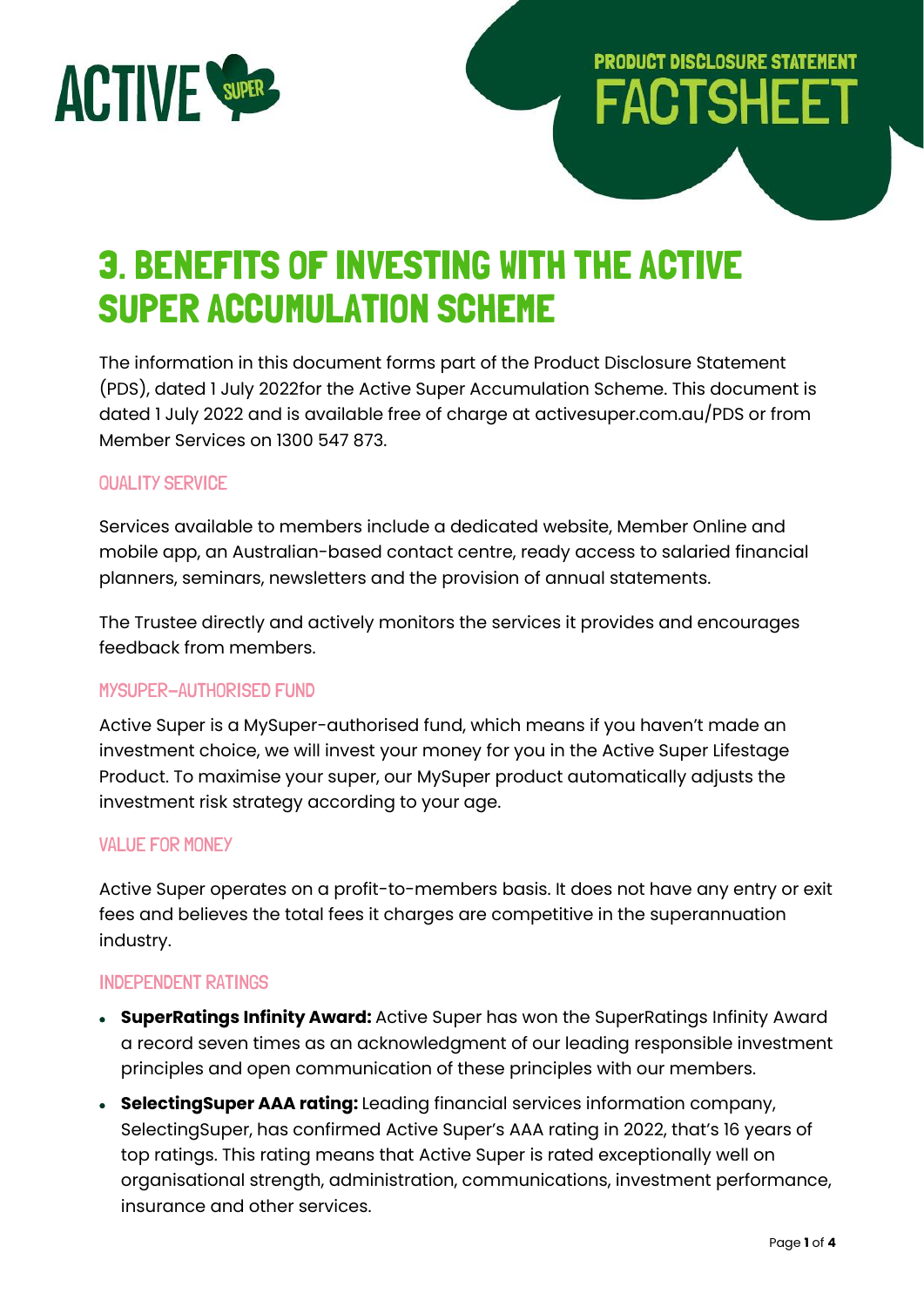• **SuperRatings Gold ranking:** Australia's leading ratings agency for super funds, SuperRatings, has again awarded Active Super a Gold ranking in 2020 for all its products, recognising our investment returns, personalised service, insurance benefits, competitive fees and strong fund governance.

## CERTIFIED AS A RESPONSIBLE SUPER FUND

Unlike most super funds, Active Super is 'whole-of-fund' certified by the Responsible Investment Association Australasia (RIAA), the peak body representing responsible and ethical investors across Australia and New Zealand.

'Whole-of-fund' means you don't get to select a separate sustainable or ethical option. Our whole portfolio is responsibly invested, with all investments assessed for their potential to deliver strong financial returns and also for the impact they're having on the world.

## INSURANCE COVER

Automatic insurance cover is provided to eligible members through our Insurer, TAL Life Ltd (ABN 70 050 109 450, AFSL 237 848). Active Super also provides the option for members to apply for additional voluntary insurance cover or obtain Salary Continuance Insurance (SCI) cover through our voluntary insurance offering.

## REGULAR REPORTS ON YOUR INVESTMENT

### **Member statements**

All members will receive periodic statements each financial year. An annual statement for the 12-month period ending 30 June will show the balance of an individual member's account as at the statement date, provide information on net investment earnings and list all transactions for the period. Also, you can log into your account at any time for your latest account balance.

### **Annual Report**

The Annual Report provides information on the management and financial condition of Active Super, including its investment performance. The report is available online at activesuper.com.au/annualreports or you can contact member services on 1300 547 873 to request a free printed copy.

### INFORMATION ON PRIVACY

Active Super is fully committed to comply with the Australian Privacy Principles in the way that personal information is collected, stored and used. Full details on how this is achieved are contained within Active Super's Privacy Policy. A copy of the Active Super Privacy Policy is available on our website at activesuper.com.au/privacy or by calling member services on 1300 547 873.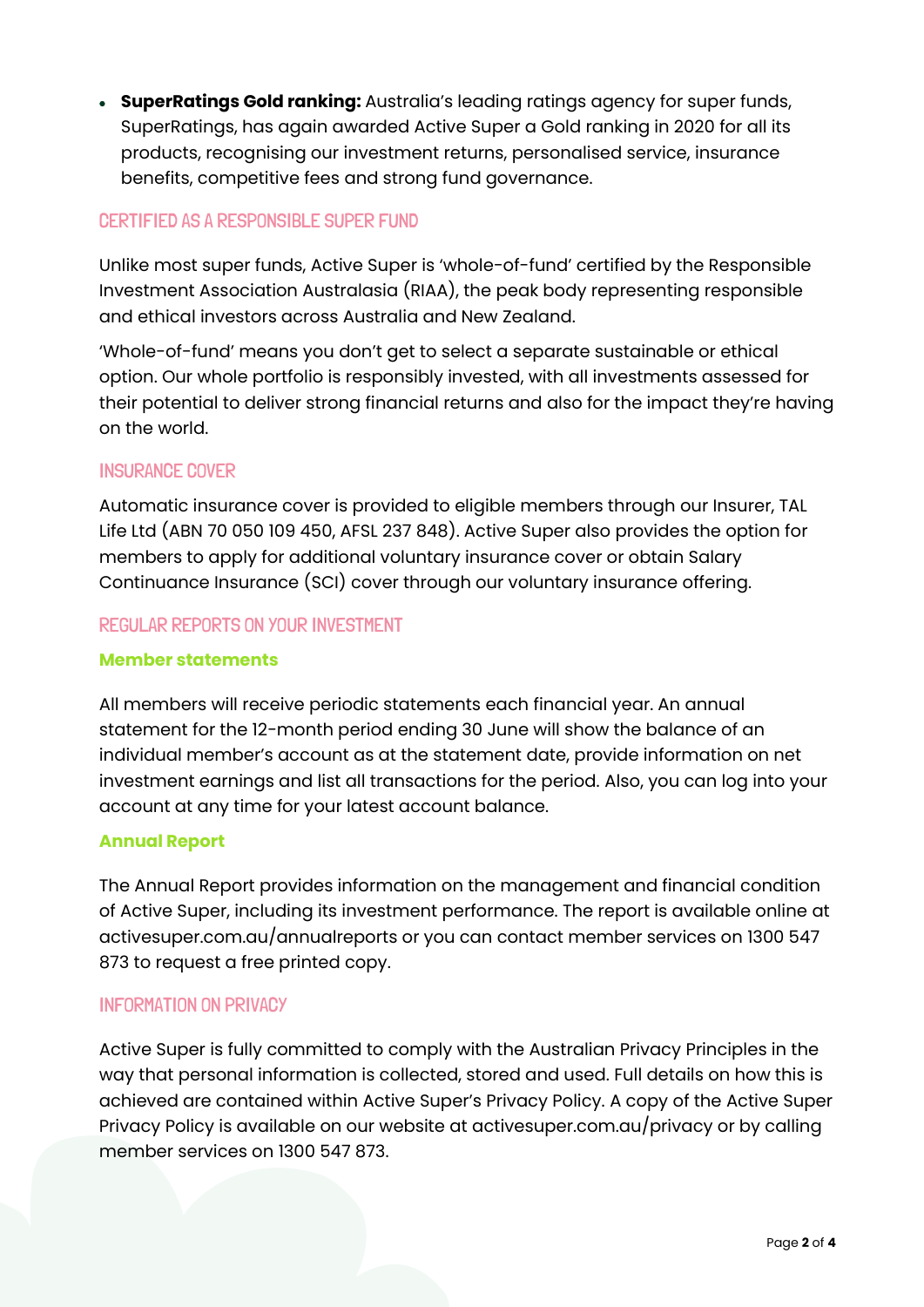Privacy Officer Active Super PO Box H290 Australia Square NSW 1215 Phone: 1300 547 873 Email: [hello@activesuper.com.au](mailto:hello@activesuper.com.au)

If you are not satisfied with the response from the Privacy Officer, you may lodge a complaint with the Office of the Australian Information Commissioner which can be contacted at:

Office of the Australian Information Commissioner GPO Box 5218 Sydney NSW 2001 Phone: 1300 363 992 Email: enquiries@oaic.gov.au Web: oaic.gov.au

## ANTI-MONEY LAUNDERING AND COUNTER-TERRORISM FINANCING

Active Super does not accept cash or make payments to third parties unless authorised to do so by the regulator, the Court or the law.

To meet its legal obligations and to manage its money laundering and anti-terrorism financing risks, Active Super must be reasonably satisfied that you are who you say you are, especially when you request any type of withdrawal from your account. This is in addition to the Active Super business requirements to be satisfied that you are the owner of your account and that the instruction Active Super has received is valid.

At a minimum, Active Super must verify your full name and date of birth, especially when you request any type of withdrawal. Active Super may seek additional information to meet its obligations under the Anti Money Laundering and Counter-Terrorism Financing Act 2006.

Additionally, Active Super is required to monitor your transactions for the purpose of identifying, having regard to money laundering or terrorism financing risk, any transaction that appears to be suspicious within the terms of the legislation. Suspicious matters include suspicions about your identity, tax evasion, offence against a Commonwealth, State or Territory law, proceeds of crime, money laundering, terrorism financing or transactions that have no apparent economic or visible lawful purpose. Active Super employs both human judgement and data analysis to identify such transactions.